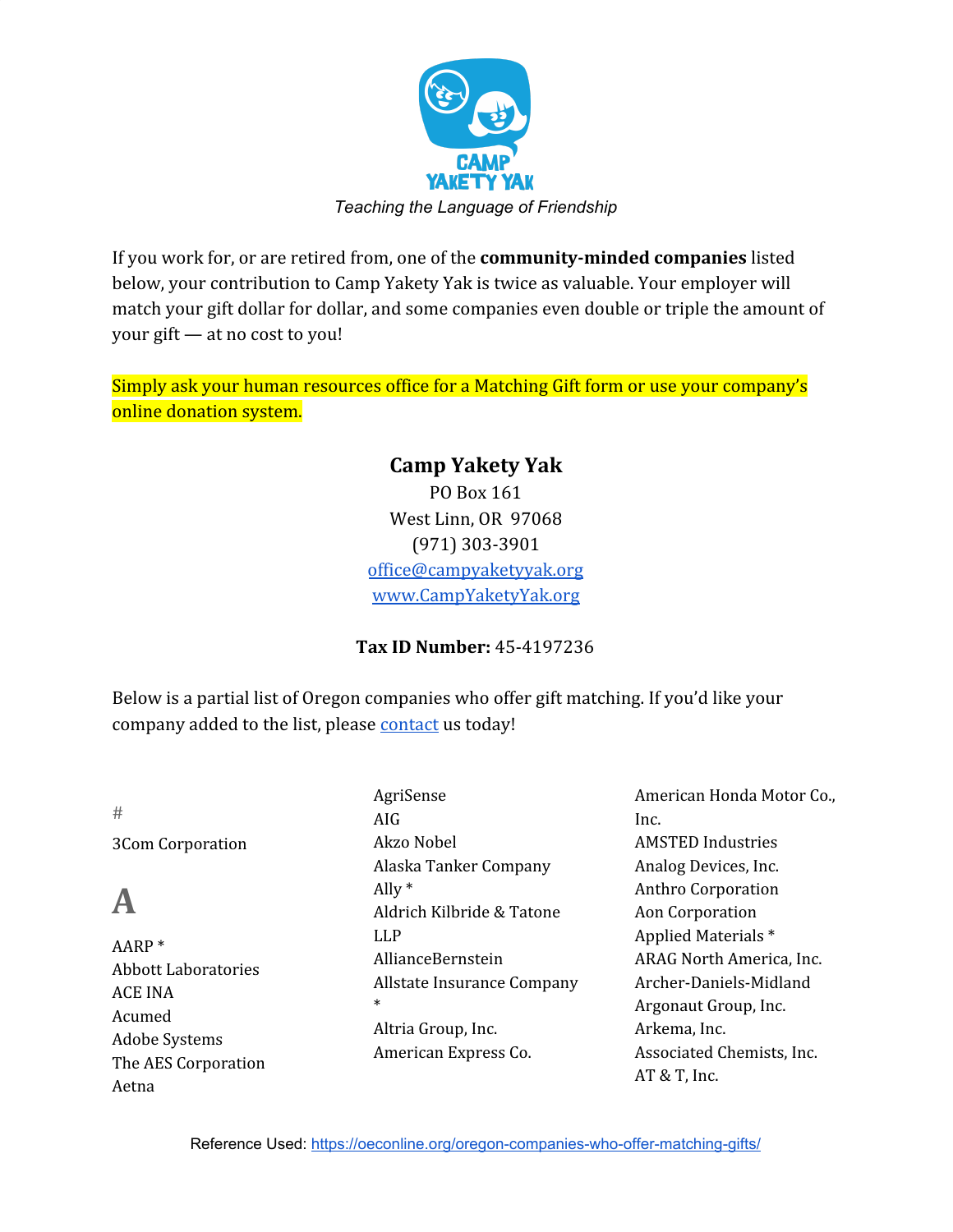Autodesk, Inc. Automatic Data Processing, Inc. Avon Products AXA Financial

## **B**

BD Bank of America Bank of the West \* Barclays Global Investors Baxter International, Inc. BCD Travel Becker Capital Management, Inc. Bemis Co., Inc. Benjamin Moore & Co. Black & Decker Corp. Blount International BNSF Railway Boeing Company Boston Financial Data Services BP Bristol-Myers Squibb Foundation Brooks Resources Corp. Butler Manufacturing Co.

## **C**

Cadence Design Systems, Inc. Calpine Campbell Group, LLC Capital Group Companies Cardinal Health \* Carnegie Foundation Caterpillar, Inc. Charles Schwab and Company, Inc Chevron Corporation Chevron USA Chubb and Sons, Inc.

CIGNA Corporation Circuit City Stores, Inc. Climax Portable Machine Tools, Inc. CNA Insurance Coates Kokes Coca-Cola Company Coinstar Columbia Sportswear Company The Commerce Bank of Oregon Consumer Cellular Consonus Healthcare Cooper Industries Corning, Inc. Costco \* Countrywide Covidien Creekside Medical, PS Crown Pacific Inland Sales CSX Corporation

### **D**

Davidson Companies Deacon Deerfield Institute Dell \* Deluxe Corporation Deutsche Bank Americas The Doctors Company Dow AgroSciences, LLC Dow Corning Corp. DST Systems, Inc. Duke Energy

### **E**

Ease Software, Inc. Eaton Corporation eBay Ecolab, Inc. Eli Lilly and Company Equifax, Inc.

ExxonMobil

#### **F**

FEI Company FIJI Water First Data Corporation First Horizon National Corporation First Independent Bank \* First Tech Federal Credit Union FLIR Systems, Inc. FM Global FMC Technologies, Inc. Franklin Templeton Investments Freddie Mac

### **G**

Gannett Company, Inc. Gap, Inc Garth Rouse & Associates Gartner Group GATX Corporation GE Geico General Mills, Inc. Genesee & Wyoming, Inc. The Gillette Company Gladys & Rolland Harriman Foundation GlaxoSmithKline Goodrich Corporation Google W.W. Grainger, Inc. Gramco Construction Great-West Life & Annuity Insurance Company

#### H

Hallock Modey, Inc. Hanna Andersson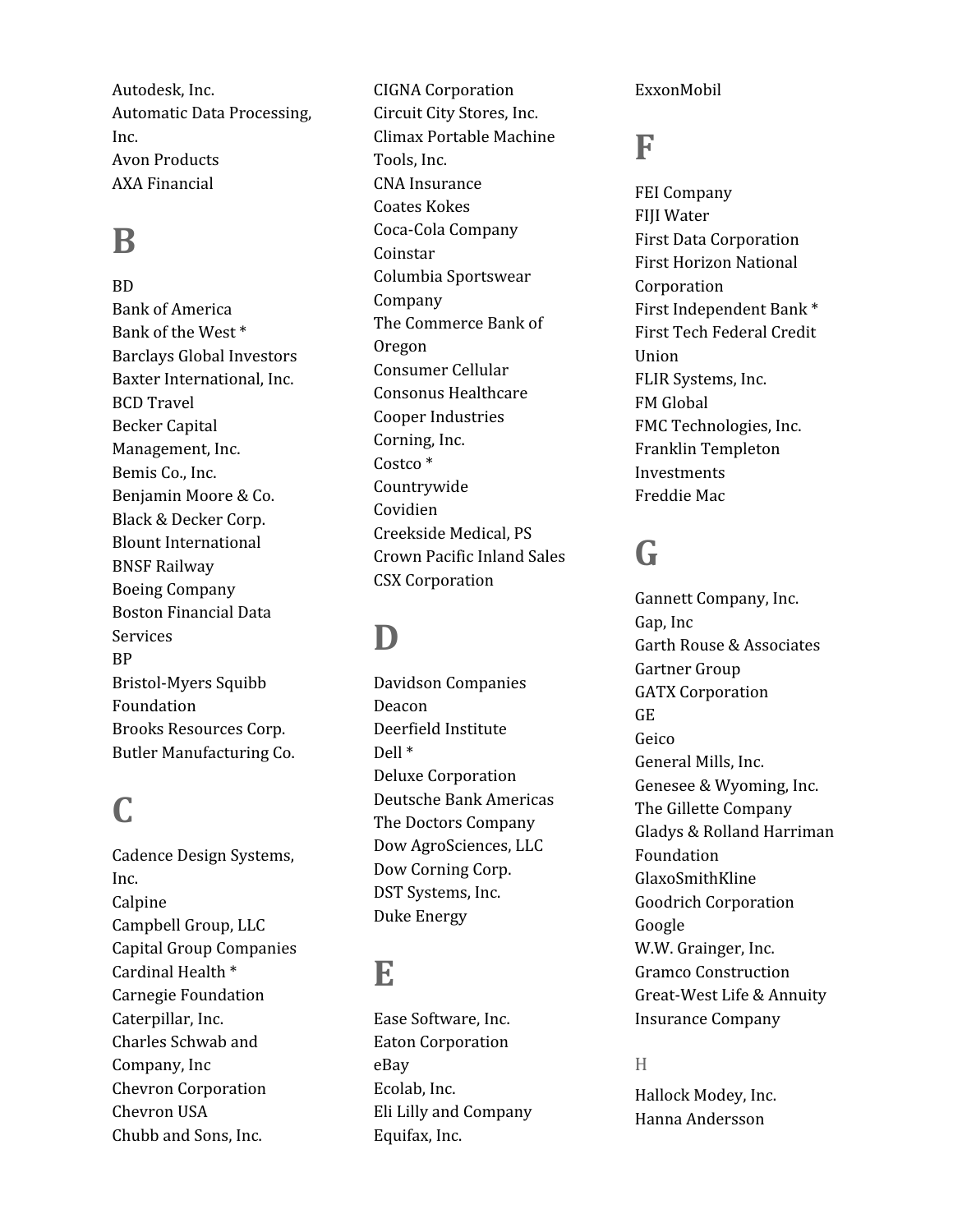Hewlett-Packard Co. \* H.J. Heinz Company Hoffman Corporation The Home Depot Homestead Capital Hood River Distillers Houghton Mifflin Co. HSBC-North America Huron Consulting Services LLC

## **I**

IBM Corporation Illinois Tool Works, Inc. ING Ink Systems, Inc. Insurance Services Office, Inc. Integrated Device Technology, Inc. Intel (matches volunteer hours) Intuit Inc.

# **J**

Jensen Investment Management, Inc John Hancock Life Insurance Company Johnson & Johnson Family of Companies Johnson Controls, Inc. Jones Lang LaSalle J.P. Morgan Chase & Co.

## **K**

Kaiser Permanente \* Keen Kennedy/Jenks Consultants Key Knife, Inc. KeyBank

Kimberly-Clark Corporation Kinder Morgan KLA-Tencor Kraft Foods

#### **L**

Laika Lam Research Corporation Land O'Lakes LandAmerica Levi Strauss & Co. Liberty Mutual \* Lincoln Financial Group Logitech Inc. Lowepro Lubrizol

#### **M**

Mac Publishing LLC Macy's, Inc. Mallinckrodt, Inc. Management Compensation Group/Dulworth, Inc. Manulife Financial Maritz, Inc. Marquis Companies Massachusetts Mutual Life Insurance Co. Maytag Corporation Mazda (North America), Inc. MBank M Benefit Solutions McAfee, Inc. McDonald's Corp. McGraw-Hill Companies Mead Johnson Nutrition Medical Consultants Network Inc. Mentor Graphics Corp. Mercer Delta Merck & Company, Inc. Merit Oil Corporation

Merrill Lynch & Co., Inc. M Financial Group M.J. Murdock Charitable Trust Microsoft Corporation Milgard Co. Millipore Corporation Minerals Technologies, Inc. Minnesota Life Insurance Company Mitsubishi International Corporation Mobil Retirees Moda Health \* Monsanto Company Monsoon, Inc Morgan Stanley Motorola Foundation

#### **N**

National Computer Systems National Instruments NCR Corporation North Pacific Group, Inc. Northern Trust, Co. Novellus Systems, Inc. Nvidia NW Natural \*

## **O**

OVS/RP Olin Corporation Oracle Corporation Oregon Mutual and Western Protectors Insurance Companies Owens-Illinois, Inc.

## **P**

Paccess Pacific Continental Bank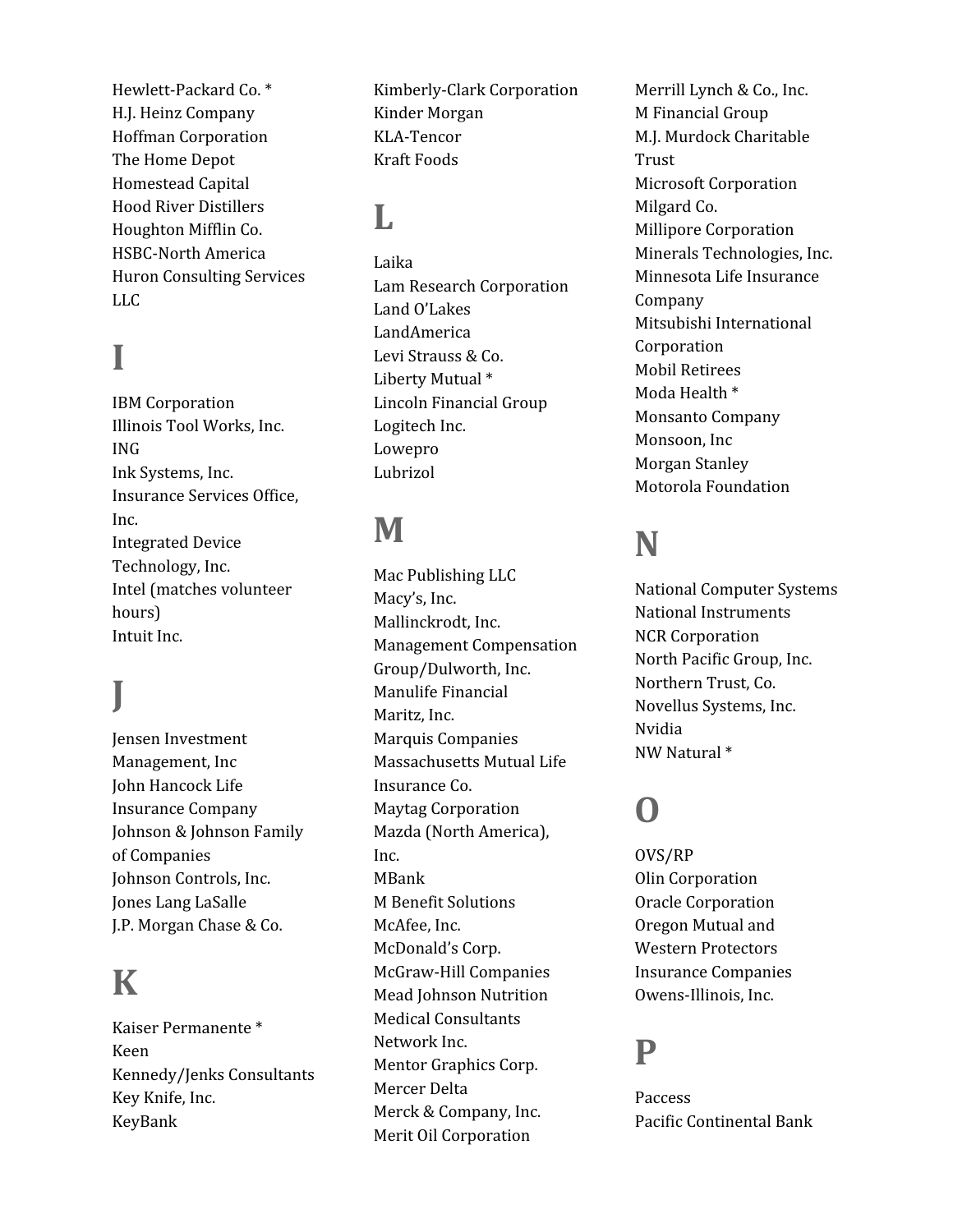Pacific Power PacifiCorp Palm Foundation Paramount Farms PBS Engineering + Environmental The Pepsi Bottling Group PepsiCo Pella Corporation Penn Virginia Corporation Performance Health Technology Pew Charitable Trusts Pfizer, Inc. Pitney Bowes, Inc. \* Plum Creek Timber Company, Inc. PNC Financial Services Group Polycom, Inc. POM Wonderful Portfolio 21 Investments Portland General Electric \* PPG Industries, Inc. Precision Castparts Corp Professional Benefit **Services** Progressive Insurance Prudential Insurance Company of America

# **Q**

Qualcomm, Inc. Quest Diagnostics, Inc.

## **R**

Radian Guaranty, Inc. Radio Shack Random Lengths RedCastle Resources, Inc. Regence BlueCross BlueShield of Oregon \*

RBC Wealth Management, Inc. Rejuvenation, Inc. Rockwell Collins Roll International Corporation Roseburg Forest Products \* Ruby Receptionists

#### **S**

Saint-Gobain Corp. St. Paul Travelers Sara Lee Corporation Schneider Electric S.D. Deacon Corporation Sedgwick, Inc. Sempra Energy Sentry Insurance Shaklee Corporation Silicon Valley Bank Sony Corporation of America Spiegel, Inc. SP Newsprint Co. Sprint The Standard\* Stanley Works **Starbucks** The Statesman Journal Stockamp/Huron Consulting Services LLC Stream International, Inc. Subaru of America, Inc. Sun Microsystems, Inc. Sussman Shank LLP Suterra Swiss Re Symantec Symetra Financial \* Synopsys Synthetech, Inc.

### **T**

TE Connectivity Tektronix, Inc. Teleflora TENNANT Texas Instruments, Inc. Textron, Inc. Thomson Reuters Thrivent Financial for Lutherans Tidewater Barge Lines Timber Press, Inc. Time Warner, Inc. Toro Company TransCanada Corporation **Travelers** TriplePoint, Inc. Tyco International, Ltd.

## **U**

UBS Unilever United States, Inc. Union Bank of California Union Pacific Corp. **Unisource** United Grain Corp. United Parcel Service United Technologies Corporation UNUM Corporation U.S. Bancorp U.S. Borax, Inc. U.S. Cellular USG Corporation

#### **V**

Varian Semiconductor Equipment Vernier Software & Technology